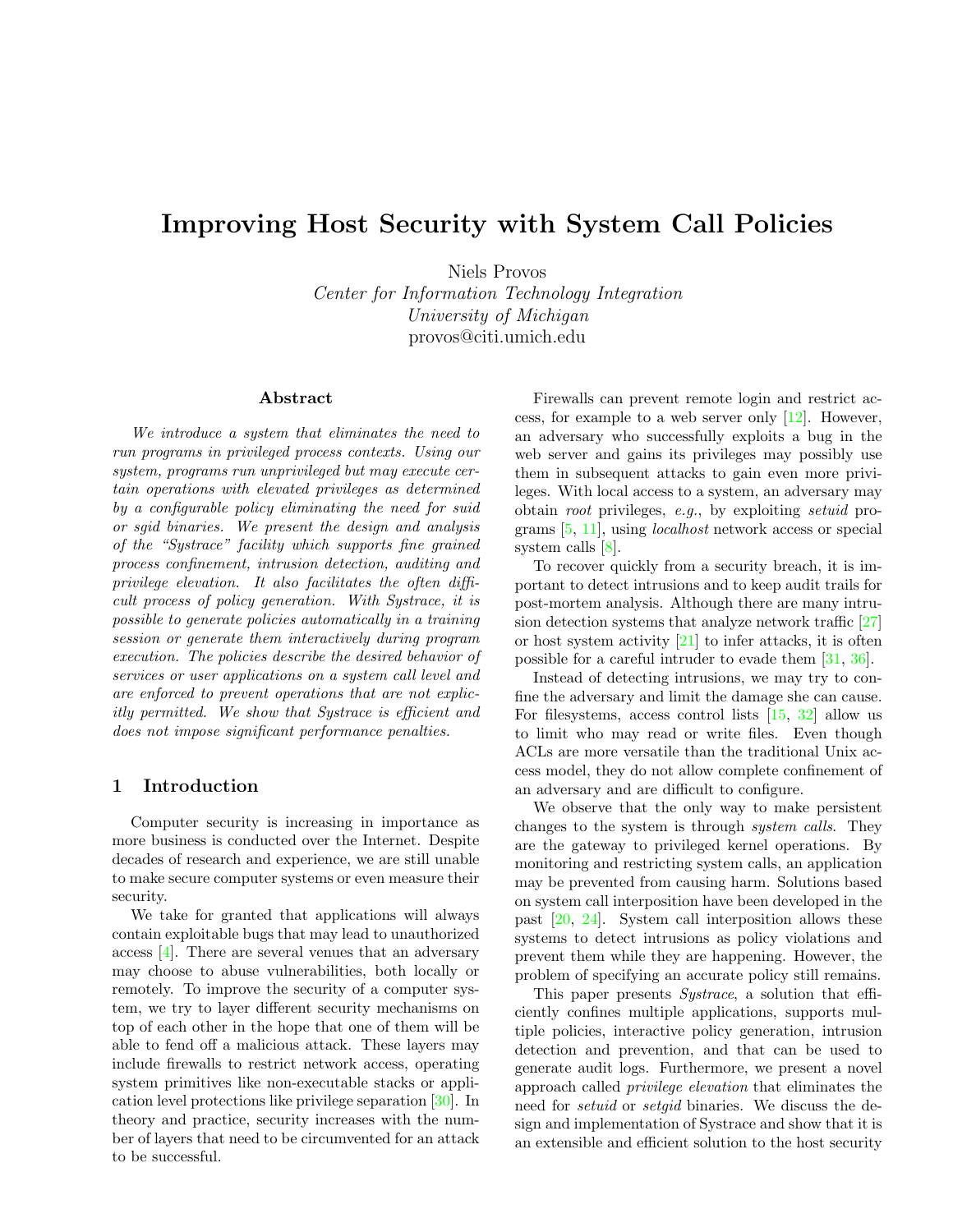<span id="page-1-1"></span>problem.

The remainder of the paper is organized as follows. Section [2](#page-1-0) discusses related work. In Section [3,](#page-2-0) we provide further motivation for our work. Section [4](#page-2-1) presents the design of Systrace and Section [5](#page-5-0) discusses its implementation. We present an analysis of the system in Section [6.](#page-7-0) In Section [7,](#page-10-0) we present a detailed performance analysis of our system. We discuss future work in Section [8](#page-12-3) and conclude in Section [9.](#page-12-4)

# <span id="page-1-0"></span>2 Related Work

Although capabilities [\[26\]](#page-13-11) and access control lists [\[15,](#page-13-7) [32\]](#page-13-8) extend the traditional Unix access model to provide finer-grained controls, they do not prevent untrusted applications from causing damage. Instead, we may use mechanisms based on system call interception or system call interposition to prevent damage from successful intrusions.

Janus, by Goldberg *et al.* [\[20\]](#page-13-9), is one of the first system call interception tools. It uses the ptrace and /proc mechanisms. Wagner states that ptrace is not a suitable interface for system call interception, e.g., race conditions in the interface allow an adversary to completely escape the sandbox [\[37\]](#page-13-12). The original Janus implementation has several drawbacks: Applications are not allowed to change their working directory or call chroot because Janus cannot keep track of the application's changed state. Janus has evolved significantly over time and its latest version uses a hybrid approach similar to Systrace to get direct control of system call processing in the operating system [\[18\]](#page-13-13).

One particularly difficult problem in application confinement is symlinks, which redirect filesystem access almost arbitrarily. Garfinkel introduces safe calling sequences that do not follow any symlinks [\[18\]](#page-13-13). The approach uses an extension to the open system call that is specific to the Linux operating system but breaks any application that accesses filenames containing symlinks. Systrace solves this problem using filename normalization and argument replacement. Currently, Janus does not address intrusion detection, auditing or policy generation.

Jain and Sekar [\[24\]](#page-13-10) offer another fairly complete treatment of system call interposition. On some systems their implementation is based on ptrace and suffers the problems mentioned above. Furthermore, they do not address the problem of naming ambiguities that may result in policy circumvention. Because C++ is used as their policy language, creating comprehensive policies is difficult. Systrace, on the other hand, supports automatic and interactive policy generation

which allows us to create policies quickly even in very complex environments.

Other systems that use mechanisms like system call interception are BlueBox  $[10]$ , Cerb  $[14]$ , Consh  $[2]$ , MAPbox [\[1\]](#page-12-6) and Subterfugue [\[13\]](#page-13-16).

Peterson et al. present a general-purpose system call API for confinement of untrusted programs [\[28\]](#page-13-17). The API is flexible but has no provisions for recording audit trails or intrusion detection. Furthermore, specifying security policies is labor intensive as the sandbox needs to be programmed into applications.

Domain Type Enforcement [\[3,](#page-12-7) [38\]](#page-14-0) is a kernel-level approach to restrict system access for all processes depending on their individual domains. A complete DTE implementation requires extensive changes to the operating system and does not automatically extend to new subsystems. Because policies are locked down on system start, users may not create individual policies. In contrast to Systrace, DTE domains do not differentiate between users. We feel that system call interposition offers higher flexibility as it allows us to design and create a simple system that also addresses policy generation, audit trails, intrusion detection, etc.

The security architecture for the Flask microkernel emphasizes policy flexibility and rejects the system call interception mechanism claiming inherent limitations that restrict policy flexibility [\[34\]](#page-13-18). Instead, the Flask system assigns security identifiers to every object and employs a security server for policy decisions and an object server for policy enforcement. However, Systrace uses a hybrid design that allows us to overcome the traditional limitations of system call interception; see Section [6.](#page-7-0)

SubOS [\[23\]](#page-13-19) takes a similar approach based on object labeling to restrict access to the system. Depending on their origin, objects are assigned sub-user identifiers. A process that accesses an object inherits its sub-user id and corresponding restrictions. As a result, a process subverted by a malicious object may cause only limited damage. In practice, there are only a few applications that can be subverted that way and enforcing security policies for these applications is sufficient to prevent malicious data from causing damage.

Forrest et al. analyze system call sequences to discriminate between processes  $[16]$ . Their work is extended by Hofmeyer et al. to achieve intrusion detection by recording the system calls that an application executes and comparing the recorded sequences against a database of good sequences [\[21\]](#page-13-4). Abnormal sequences indicate an ongoing intrusion. The training process that collects good system call sequences is similar to the automatic policy generation feature of Systrace. Wespi et al. further extend this approach by using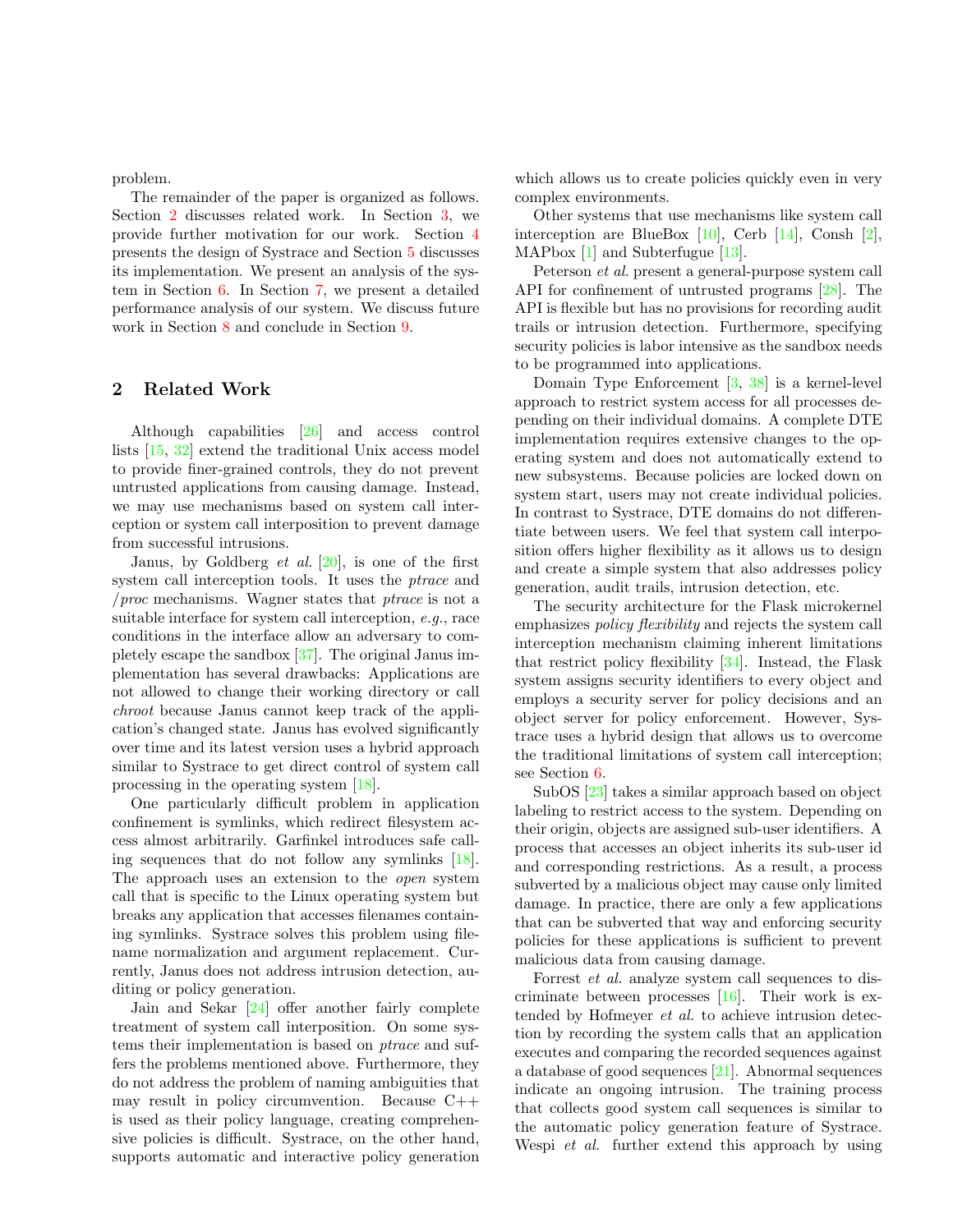<span id="page-2-2"></span>variable-length patterns to match audit events [\[39\]](#page-14-1). Although analyzing system call or audit sequences is an effective mechanism to detect intrusions, it does not help to prevent them. Recent research also shows that mimicry attacks can evade intrusion detection system based on system call sequences [\[35,](#page-13-21) [36\]](#page-13-6). Systrace not only detects such intrusions, it can also prevent them or at least limit the damage they can cause. Furthermore, evasion attacks are not possible as we discuss in Section [6.](#page-7-0)

# <span id="page-2-0"></span>3 Motivation and Threat Model

Most applications that run on computer systems are too complex and complicated to trust: web browsers, name servers, etc. Even with access to the source code, it is difficult to reason about the security of these applications. They might harbor malicious code or contain bugs that are exploitable by carefully crafted input.

Because it is not possible to find all vulnerabilities, we assume the existence of programming errors known to the adversary that she can use to gain unauthorized access to the system.

We limit the impact an adversary can have on the system by restricting the operations an application is allowed to execute. The observation that changes relevant to security are performed via system calls makes the enforcement of restrictions at the system call level a natural choice.

An application is confined by a set of restrictions which are expressed by a security policy. Defining a correct policy is difficult and not possible without knowing all possible code paths that an uncompromised application may take. Therefore we require the policy language to be intuitive while still expressive. It should be possible to generate policies without complete knowledge of an application.

We may use the security policy as a specification that describes the expected behavior of an application. When monitoring the operations an application attempts to execute, any deviation from the specified policy indicates a security compromise [\[25\]](#page-13-22). To further facilitate forensic analysis of an intrusion, we also wish to generate an audit log of previous operations related to the application.

Experience shows that adversaries escalate their privileges by abusing setuid or setgid programs [\[5\]](#page-12-1). These programs are executed by the operating system with different privileges than the user starting them. Although increasing privileges is often necessary for correct operation, the setuid model is too coarse grained. We aim to provide a fine-grained model that

eliminates the need for setuid binaries and integrates a method to elevate privilege into a policy language.

Systrace realizes these goals and is an effective improvement of host security that limits the damage an adversary can cause by exploiting application vulnerabilities. The next section discusses the design of Systrace.

# <span id="page-2-1"></span>4 Design

There are several approaches for implementing system call interposition. We may use existing interception mechanisms to create an implementation completely in user space, implement the system entirely at the kernel-level, or choose a hybrid of both. A user space implementation is often more portable but may suffer a larger performance impact. Furthermore, the interception mechanism may not provide the required security guarantees or may make it difficult to keep track of operating system state like processes exiting and forking. A notable exception is SLIC [\[19\]](#page-13-23), a mechanism to create extensible operating systems via system call interposition. Unfortunately, it is not portable and adds significant complexity to the operating system.

On the other hand, an implementation completely at the kernel-level is likely to be fast but less portable and also causes a significant increase in the complexity of the operating system.

We choose a hybrid approach to implement a small part of the system at the kernel-level. The kernel-level part supports a fast path for system calls that should always be allowed or denied. That case should incur almost no performance penality because it does not require a context switch to ask a user space policy daemon for a decision.

Some control in the kernel also allows us to make the system fail-safe, i.e., no application can escape its sandbox even if there are unforeseen errors that might cause the monitor itself to terminate. When the sandboxing process terminates, the kernel terminates all processes that it was monitoring. Additionally, the kernel keeps track of creation of new processes and of processes that exit. Child processes inherit the policy of their parent.

If the kernel cannot use the fast path for a system call, it must ask the policy daemon in user space for a policy decision. In that case, the process is blocked until the daemon returns with an answer to permit the system call or to deny it with a certain error code. Information is exported from the kernel to user space via a simple yet comprehensive interface.

The user space policy daemon uses the kernel inter-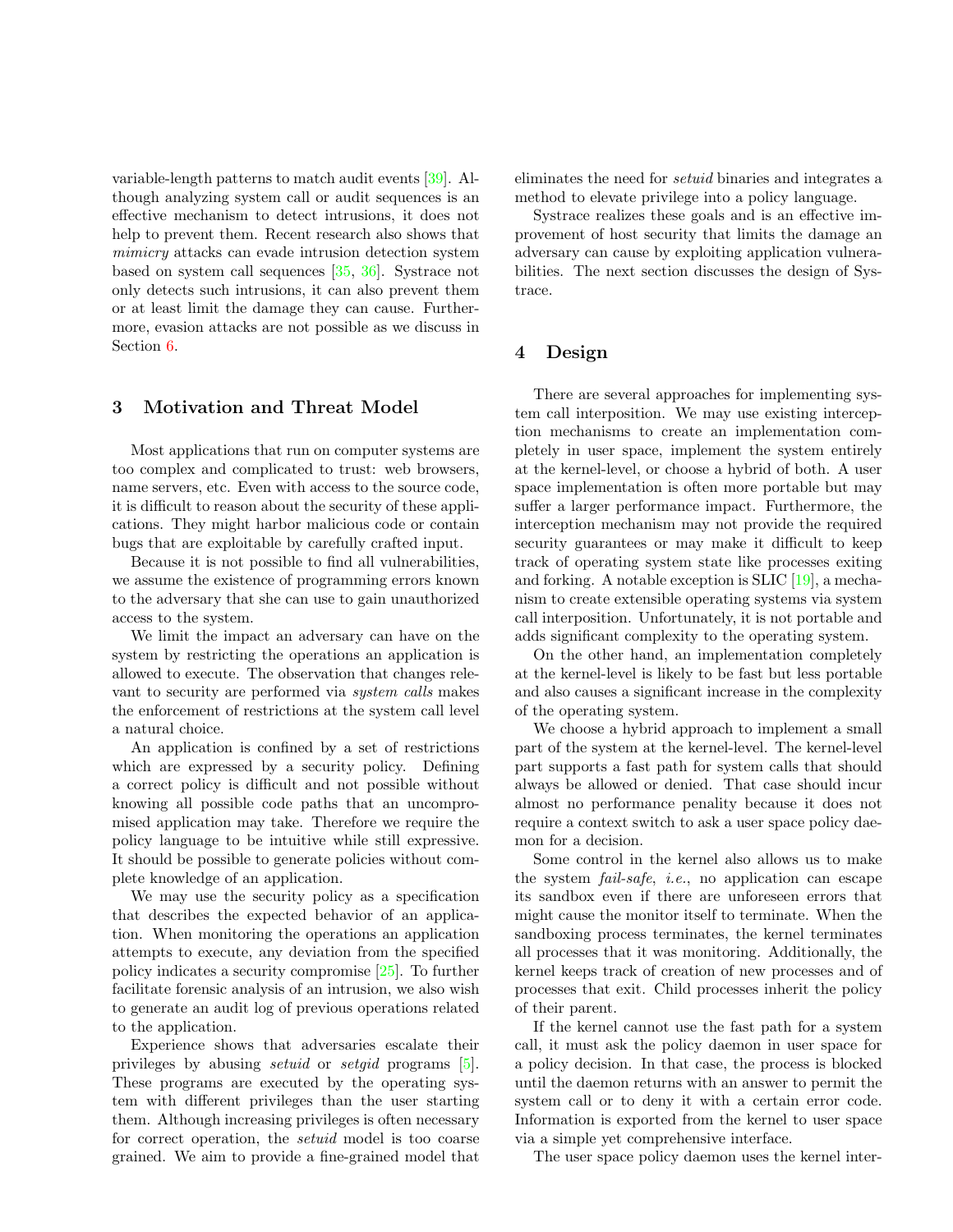<span id="page-3-1"></span>face to start monitoring processes and to get information about pending policy decisions or state changes. The state changes may be process creation, processes exiting, processes changing uid or gid, and other state changes.

The daemon may also request information about the result of a system call. This allows us to know, for example if the execve system call has succeeded in replacing the current process image with a new application. This event can install a new policy from the policy database.

System call interception does not provide atomicity between the time a policy decision is made and the time a system call is executed, i.e. the time of check is not the time of use (TOCTOU). As a result, an adversary can change the system call before it is executed but after the policy daemon has inspected it. For example, two processes that share parts of their address space may cooperate to present one set of system call arguments to the policy daemon and another one to the kernel. When the kernel suspends the first process to consult the policy daemon, the second process is still running and may change the system call arguments of the first process after they have been inspected by the daemon. For filesystem access, an adversary may also redirect the access by changing a component in the filename to a symbolic link after the policy check. This lack of atomicity may allow an adversary to escape the sandbox.

We prevent these race conditions by replacing the system call arguments with the arguments that were resolved and evaluated by Systrace. The replaced arguments reside in kernel address space and are available to the monitored process via a read-only look-aside buffer. This ensures that the kernel executes only system calls that passed the policy check.

Before making a policy decision, the system call and its arguments are translated into a system independent human-readable format. The policy language operates on that translation and does not need to be aware of system call specific semantics.

## 4.1 Policy

Existing frameworks for making policy decisions propose generic policy languages [\[6,](#page-12-8) [7\]](#page-12-9) and provide policy evaluation methods but are more complex than necessary in our case. For that reason, we create our own policy language and evaluator. This approach has also been taken by other sandboxing tools [\[1,](#page-12-6) [20\]](#page-13-9).

We use an ordered list of policy statements per system call. A policy statement is a boolean expression B combined with an action clause: B then action. Valid actions are ask, deny or permit plus optional flags. If the boolean expression evaluates to true, the specified action is taken. The ask action requires the user to deny or permit the system call explicitly.

A boolean expression consists of variables  $X_n$  and the usual logical operators: and, or and not. The variables  $X_n$  are tuples of the form (subject op data), where *subject* is the translated name of a system call argument, data is a string argument, and op a function with boolean return value that takes *subject* and *data* as arguments.

The set of all lists forms the security policy. For a given system call, policy evaluation starts at the beginning of the system call specific list and terminates with the first boolean expression that is true; see Figure [1.](#page-4-0) The action from that expression determines if the system call is denied or allowed.

If no boolean expression becomes true, the policy decision is forwarded to the user of the application or automatically denied depending on the configuration. Section [4.2](#page-3-0) explains in more detail how this mechanism is used to generate policies interactively or automatically. When denying a system call, it is possible to specify which error code is passed to the monitored application.

To create comprehensive policies that apply to different users, policy statements may carry predicates. A policy statement is evaluated only if its predicate matches and ignored otherwise. Using predicates, it is possible to restrict the actions of certain users or be more permissive with others, for example system administrators. Predicates are appended to the policy statement and are of the form if  $\{user,group\}$  op data, where *op* is either equality or inequality and *data* a user or group name.

The log modifier may be added to a policy statement to record matching system calls. Every time a system call matches this policy statement, the operating system records all information about the system call and the resulting policy decision. This allows us to create arbitrarily fine-grained audit trails.

## <span id="page-3-0"></span>4.2 Policy Generation

Creating policies is usually relegated to the user who wishes to sandbox applications. Policy generation is not an easy task as some policy languages resemble complicated programming languages [\[24\]](#page-13-10). Although those languages are very expressive, the difficulty of creating good policies increases with the complexity of the policy language.

Our definition of a good policy is a policy that allows only those actions necessary for the intended function-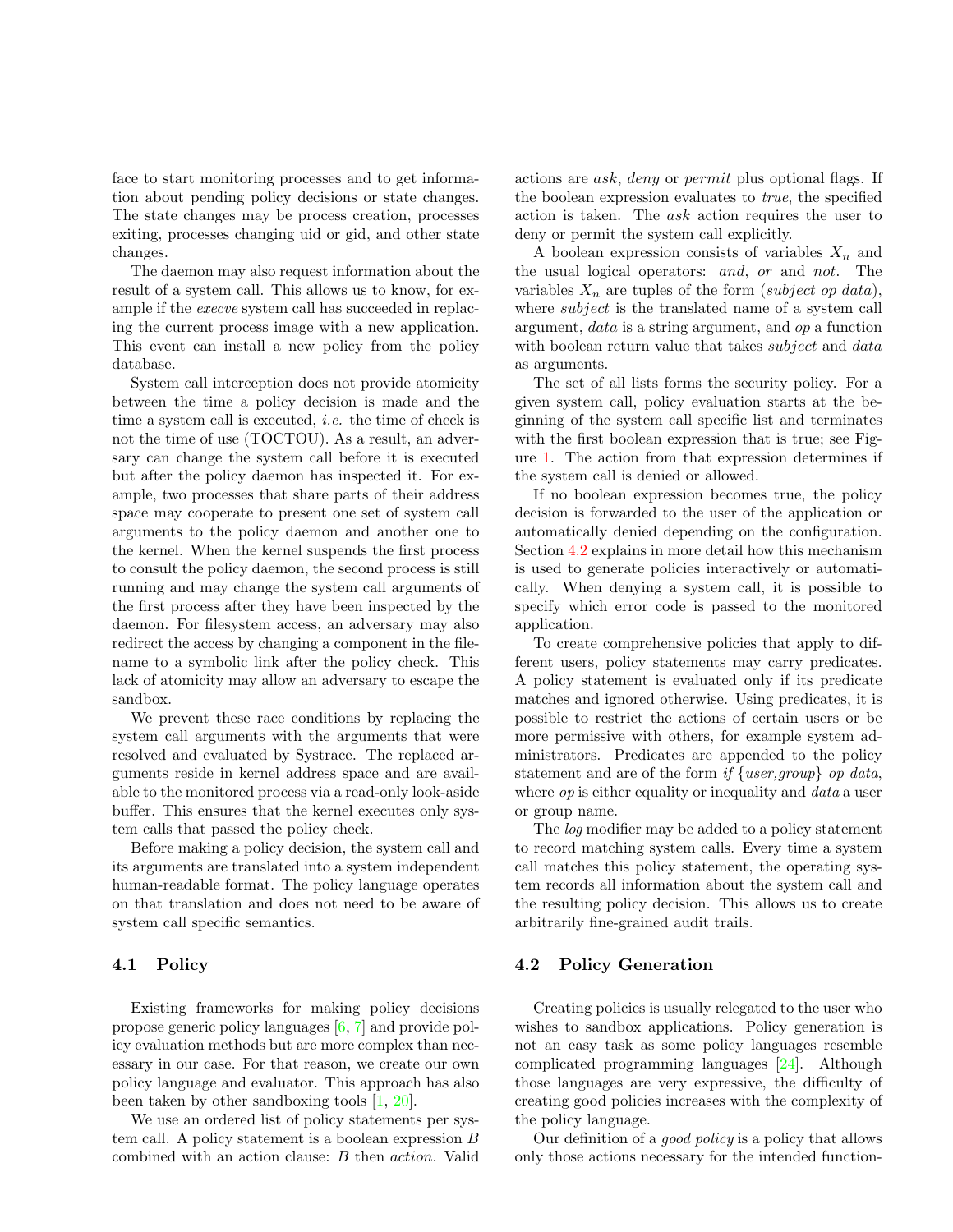```
Policy: /usr/sbin/named, Emulation: native
native-__sysctl: permit
native-accept: permit
native-bind: sockaddr match "inet-*:53" then permit
native-break: permit
native-chdir: filename eq "/" then permit
native-chdir: filename eq "/namedb" then permit
native-chroot: filename eq "/var/named" then permit
native-close: permit
native-connect: sockaddr eq "/dev/log" then permit
           ...
```
<span id="page-4-0"></span>Figure 1: Partial policy for the name daemon. Policies can be improved iteratively by appending new policy statements. The policy statement for *bind* allows the daemon to listen for DNS requests on any interface.

ality of the application but that denies everything else.

Clearly, we can construct a policy that matches our definition by enumerating all possible actions that an application needs for correct execution. If an action is not part of that enumeration, it is not allowed.

In the following, we show how our policy language facilitates policy construction. The policy language is designed to be simple. Each policy statement can be evaluated by itself, thus it is possible to extend a policy by appending new policy statements. The major benefit of this approach is that a policy can be generated iteratively.

We create policies automatically by running an application and recording the system calls that it executes. We translate the system call arguments and canonically transform them into policy statements for the corresponding system calls. When an application attempts to execute a system call during the training run, it is checked against the existing policy and if not covered by it, a new policy statement that permits this system call is appended to the policy. Unlike intrusion detection systems that analyze only sequences of system call names [\[16,](#page-13-20) [21\]](#page-13-4), our policy statements capture the complete semantics of a system call and are not subject to evasion attacks [\[36\]](#page-13-6).

On subsequent runs of the application, the automatically created policy is used. For some applications that create random file names, it is necessary to edit the policies by hand to account for nondeterminism.

When generating policies automatically, we assume that the application itself does not contain malicious code and that it operates only with benign data. Otherwise, the resulting policies might permit undesirable actions.

To address cases for which our assumptions do not hold or for which it is impossible to exercise all code paths in a training run, we use interactive policy generation. Interactivity implies a user needs to make policy decisions when the current policy does not cover

the attempted system call. When a policy decision is required by the user, she is presented with a graphical notification that contains all relevant information; see Figure [2.](#page-4-1) She then either improves the current policy by appending a policy statement that covers the current system call, terminates the application, or decides to allow or deny the current system call invocation.



<span id="page-4-1"></span>Figure 2: A graphical notification assists the user when a policy decision is required. A user may decide to allow or deny the current system call or to refine the policy.

If we do not exercise all possible code paths, automatic policy generation does not enumerate all legitimate actions of an application and by itself is not sufficient to create a *good* policy. However, it provides a base policy that covers a subset of necessary actions. In conjunction with interactive policy generation, we iteratively refine the policy by enumerating more valid actions until the policy is good.

The system assists the user by offering generic policy templates that can be used as a starting point. Once an initial policy has been created, policy notifications appear only when an attempted operation is not covered by the configured policy. This might indicate that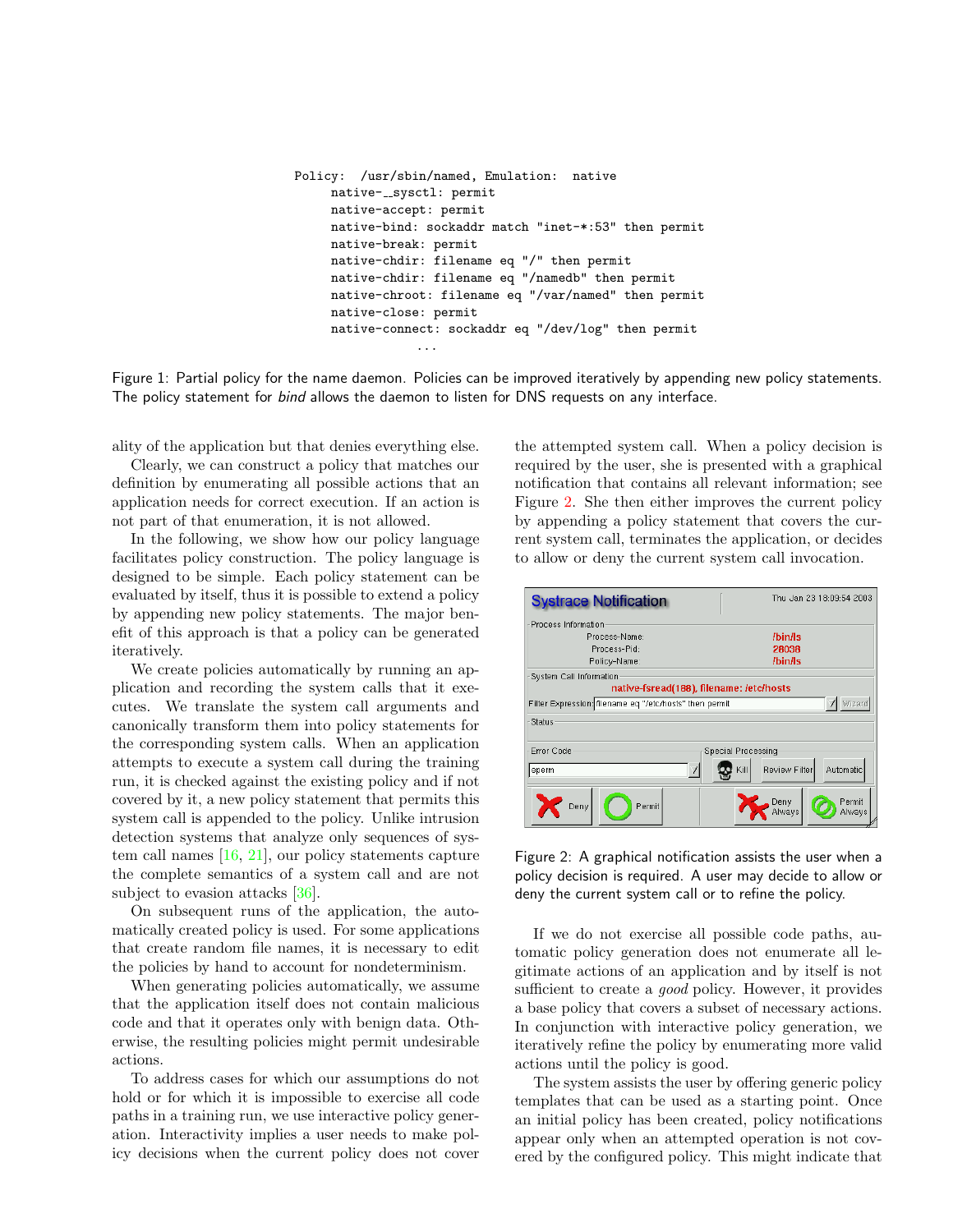<span id="page-5-1"></span>a new code path is being exercised, or that a security compromise is happening. The user may either permit the operation or deny and investigate it.

Once a security policy for an application has been finalized, automatic policy enforcement may be employed. In that case, the user is not asked for a policy decision when an application attempts to execute a system call that is not covered by the policy. Instead, the system call is denied and an error code returned to the application. The errant attempt is logged by the operating system.

#### 4.3 Privilege Elevation

Beyond restricting an application to its expected behavior, there are situations in which we would like to increase its privilege. In Unix, there are many system services and applications that require root privilege to operate. Often, higher privilege is required only for a few operations. Instead of running the entire application with special privilege, we elevate the privilege of a single system call. The motivation behind privilege elevation is the principle of least privilege: every program and every user should operate using the least amount of privilege necessary to complete the job [\[33\]](#page-13-24).

To specify that certain actions require elevated privilege, we extend the policy language to assign the desired privilege to matching policy statements. Systrace starts the program in the process context of a less privileged user and the kernel raises the privilege just before the specified system call is executed and lowers it directly afterwards.

As every user may run their own policy daemon, privilege elevation is available only when the Systrace policy daemon runs as root. Otherwise, it would be possible for an adversary to obtain unauthorized privileges by creating her own policies. Identifying the privileged operations of setuid or setgid applications allows us to create policies that elevate privileges of those operations without the need to run the whole application at an elevated privilege level. As a result, an adversary who manages to seize control of a vulnerable application receives only very limited additional capabilities instead of full privileges.

The *ping* program, for example is a *setuid* application as it requires special privileges to operate correctly. To send and receive ICMP packets, ping creates a raw socket which is a privileged operation in Unix. With privilege elevation, we execute *ping* without special privileges and use a policy that contains a statement granting ping the privilege to create a raw socket.

Unix allows an application to discard privileges by

changing the uid and gid of a process. The change is permanent and the process cannot recover those privileges later. If an application occasionally needs special privileges throughout its lifetime dropping privileges is not an option. In this case, privilege elevation becomes especially useful. For example, the ntpd daemon synchronizes the system clock. Changing system time is a privileged operation and ntpd retains root privileges for its whole lifetime. A recent remote root vulnerability [\[17\]](#page-13-25) could have been prevented with single system call privilege elevation.

## <span id="page-5-0"></span>5 Implementation

We now give an overview of the Systrace implementation. Systrace is currently available for Linux, Mac OS X, NetBSD, and OpenBSD; we concentrate on the OpenBSD implementation.

To help reason about the security of our implementation, simplicity is one of our primary goals. We keep the implementation simple by introducing abstractions that separate different functionalities into their own components. A conceptual overview of the system call interception architecture is shown in Figure [3.](#page-6-0)

When a monitored application executes a system call, the kernel consults a small in-kernel policy database to check if the system call should be denied or permitted without asking the user space daemon. At this point, policy decisions are made without inspecting any of the system call arguments. Usually, system calls like *read* or *write* are always permitted. The kernel communicates via the /dev/systrace device to request policy decisions from the daemon.

While processes may have different policies, the initial policy for all system calls defers policy decisions to a corresponding user space daemon. When the kernel is waiting for an answer, it suspends the process that requires a policy decision. If the process is awakened by a signal before a policy decision has been received, the kernel denies the current system call and returns an error. To enforce synchronization, each message from the kernel carries a sequence number so that answers from user space can be matched against the correct message. The sequence number ensures that a user space policy decision is not applied to a system call other than the one that caused the message.

When the user space policy daemon receives a request for a decision, it looks up the policy associated with the process and translates the system call arguments. To translate them, we register translators for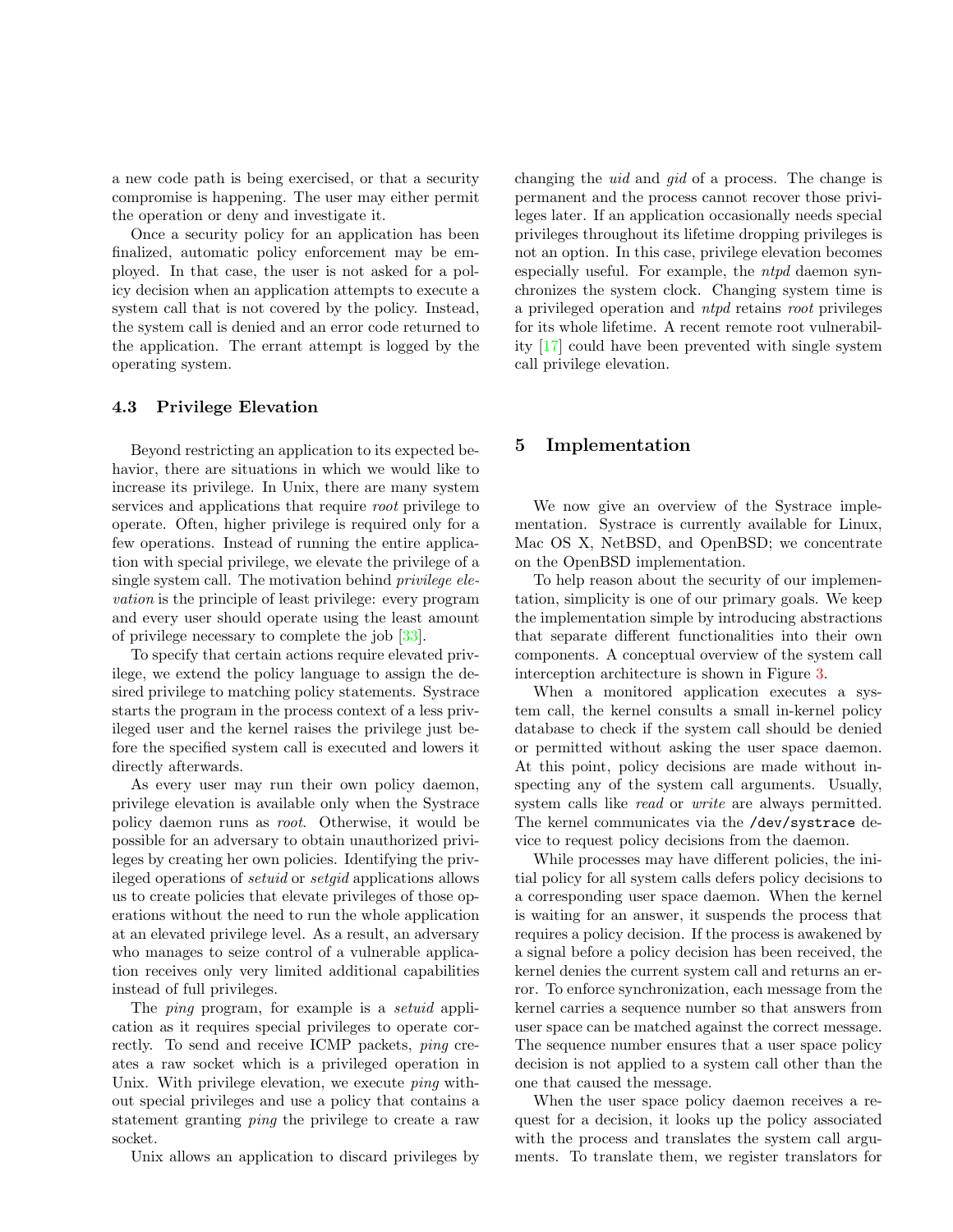

<span id="page-6-0"></span>Figure 3: Overview of system call interception and policy decision. For an application executing in the sandbox, the system call gateway requests a policy decision from Systrace for every system call. The in-kernel policy provides a fast path to permit or deny system calls without checking their arguments. For more complex policy decisions, the kernel consults a user space policy daemon. If the policy daemon cannot find a matching policy statement, it has the option to request a refined policy from the user.

each argument in a system call. The translation of the socket(AF\_INET, SOCK\_RAW, IPPROTO\_ICMP);

system call takes the following form:

socket: sockdom: AF INET, socktype: SOCK RAW The third argument has not been translated because it is irrelevant on the supported Unix systems.

While many argument translators are fairly simple, translating filenames is more complicated. Filenames in Unix are relative to the current working directory of a process. In order to translate a filename into an unambiguous absolute path name, we need to know the current working directory of the monitored application even if it is working in a chroot environment. Additionally, all symbolic links in components of the filename need to be resolved so that access restrictions imposed by policy cannot be circumvented by an adversary<sup>[1](#page-6-1)</sup>.

The translators also act as argument normalizers. The argument replacement framework is used to replace the original arguments with their translation. As the kernel sees only normalized arguments, an adversary cannot use misleading arguments to circumvent a security policy. The kernel makes the rewritten arguments available to the monitored process via a lookaside buffer before resuming execution of the system call. Furthermore, we disallow the process to follow any symbolic links because no component of a normalized filename contains symbolic links that should be followed.

A policy statement that permits the creation of raw sockets might look like this:

socket: socktype eq "SOCK RAW" then permit

The operators in the boolean expression use the translated human-readable strings as input arguments. We currently support eq, match, re and sub as operators:

- The eq operator evaluates to *true* only if the system call argument matches the text string in the policy statement exactly.
- The match operator performs file name globbing as found in the Unix shell. It can be used to match files in directories for file name arguments.
- The re operator uses regular expressions to match system call arguments. It is very versatile but more expensive to evaluate than other operators.
- The sub operator evaluates to *true* only if the system call argument contains the specified substring.

If evaluating the policy for the current system call results in either deny or permit, the policy daemon re-

<span id="page-6-1"></span> $^{\rm 1}$  For system calls like  $\textit{lstat}$  or  $\textit{readlink},$  we resolve all but the last component which may be a symbolic link as the operating system does not follow it.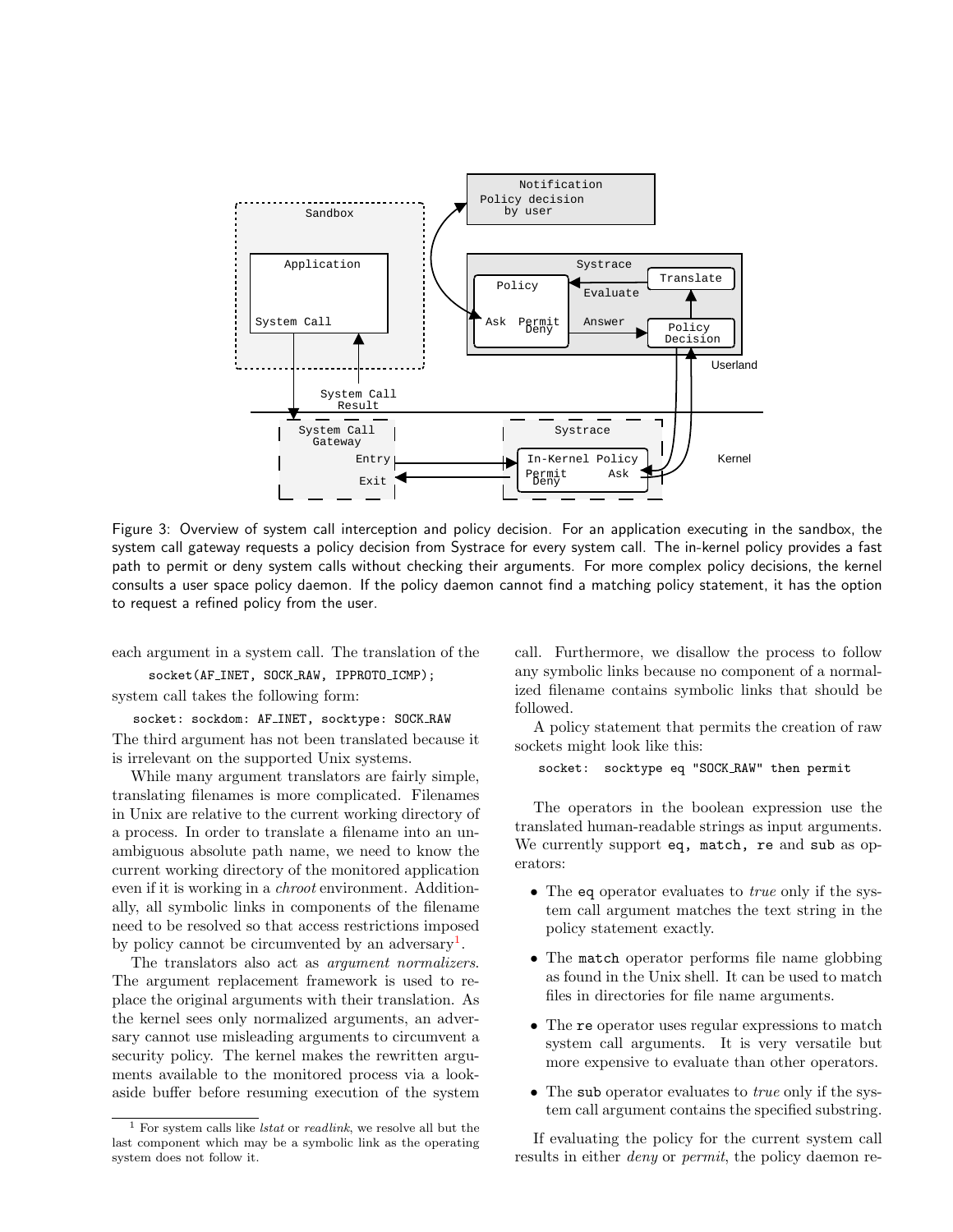<span id="page-7-1"></span>turns the answer to the kernel which then awakens the sleeping process. Otherwise, the user monitoring the applications is asked for a policy decision. The notification mechanism can be implemented independently from the rest of the system and is currently either a graphical user interface or a text prompt on the terminal. At this point, the user can add new policy statements to the policy.

Policies for system calls accessing the filesystems tend to be similar. For example, the access, stat, and lstat system calls all fulfill similar functionality. In order to avoid duplication of policy, we introduce  $system$ call aliasing to map system calls with similar functionality into a single virtual system call which is then used for policy evaluation. Currently, fsread is used for system calls that grant read access to filesystem objects, and fswrite for system calls that cause change in the filesystem. The open system call is mapped to fsread or fswrite depending on the kind of filesystem access that is indicated by its arguments. System call aliasing reduces the size of policies and simplifies policy generation.

It is possible to make policies more flexible by using predicates. Policy statements are only evaluated if their predicate matches. For example, to prevent root access via the SSH daemon, a policy statement that permits the execution of a shell could be predicated so that it applies only to non-root users. In order to keep track of a process' uid and gid, the kernel sends informational messages to the policy daemon when those values change.

The *execve* system call is treated specially. When a process executes another application, its in-memory image is replaced with the one of the executed program. To support more fine-grained policies, we can set a new policy for the process. The policy is obtained from the name of the executed application. As a result, one Systrace daemon may concurrently enforce multiple policies for multiple processes.

Policies for different applications are stored in a policy directory as separate files. Users may store their own policies in a user specific policy directory. The system administrator may also provide global policies for all users. To sandbox applications, users start them with the Systrace command line tool. Administrators may assign a Systrace login shell to users to enforce policy for all their applications.

# <span id="page-7-0"></span>6 Analysis

An adversary who takes control of a sandboxed application may try to escape the sandbox by confusing the policy enforcement tool and tricking it into allowing actions that violate policy. Although many sandboxing tools share common problems, we present novel solutions to some of them and discuss inherent limitations of policy systems based on system call interposition.

## 6.1 Security Analysis

To enforce security policies effectively by system call interposition, we need to resolve the following challenges: incorrectly replicating OS semantics, resource aliasing, lack of atomicity, and side effects of denying system calls [\[18,](#page-13-13) [34,](#page-13-18) [37\]](#page-13-12). We briefly explain their nature and discuss how we address them.

The sandboxing tool must track operating system state in order to reach policy decisions. Systrace, for example, must keep track of process uids and the filename of the program binary the monitored process is executing. To avoid incorrectly replicating OS semantics, our kernel-level implementation informs the Systrace daemon about all relevant state changes.

Resource aliasing provides multiple means to address and access the same operating system resource. For example, on some Unix systems, it is possible to gain access to files by communicating with a system service or by using symbolic links in the filesystem to create different names for the same file. An adversary may use these indirections to circumvent policy and obtain unauthorized access. The system call interposition mechanism is unaware of system services that allow proxy access to operating system resources. When creating policies that allow a sandboxed application to contact such system services, we need to be aware of the consequences. However, we can prevent aliasing via symbolic links or relative pathnames as discussed below.

Another problem is the lack of atomicity between the time of check and the time of use that may cause the mapping of name to resource to change between policy decision and system call execution. An adversary may cause such a state change that allows a process to access a different resource than the one originally approved, for example a cooperating process sharing memory may rewrite system call arguments between policy check and execution.

Systrace solves both aliasing and atomicity problems by normalizing the system call arguments. We provide the normalized values to the operating system in such a way that the name to resource mapping cannot be changed by an adversary. For filenames, this includes resolving all symbolic links and all relative paths. The only exception are system calls like readlink, for which we do not resolve the last component. As resolved file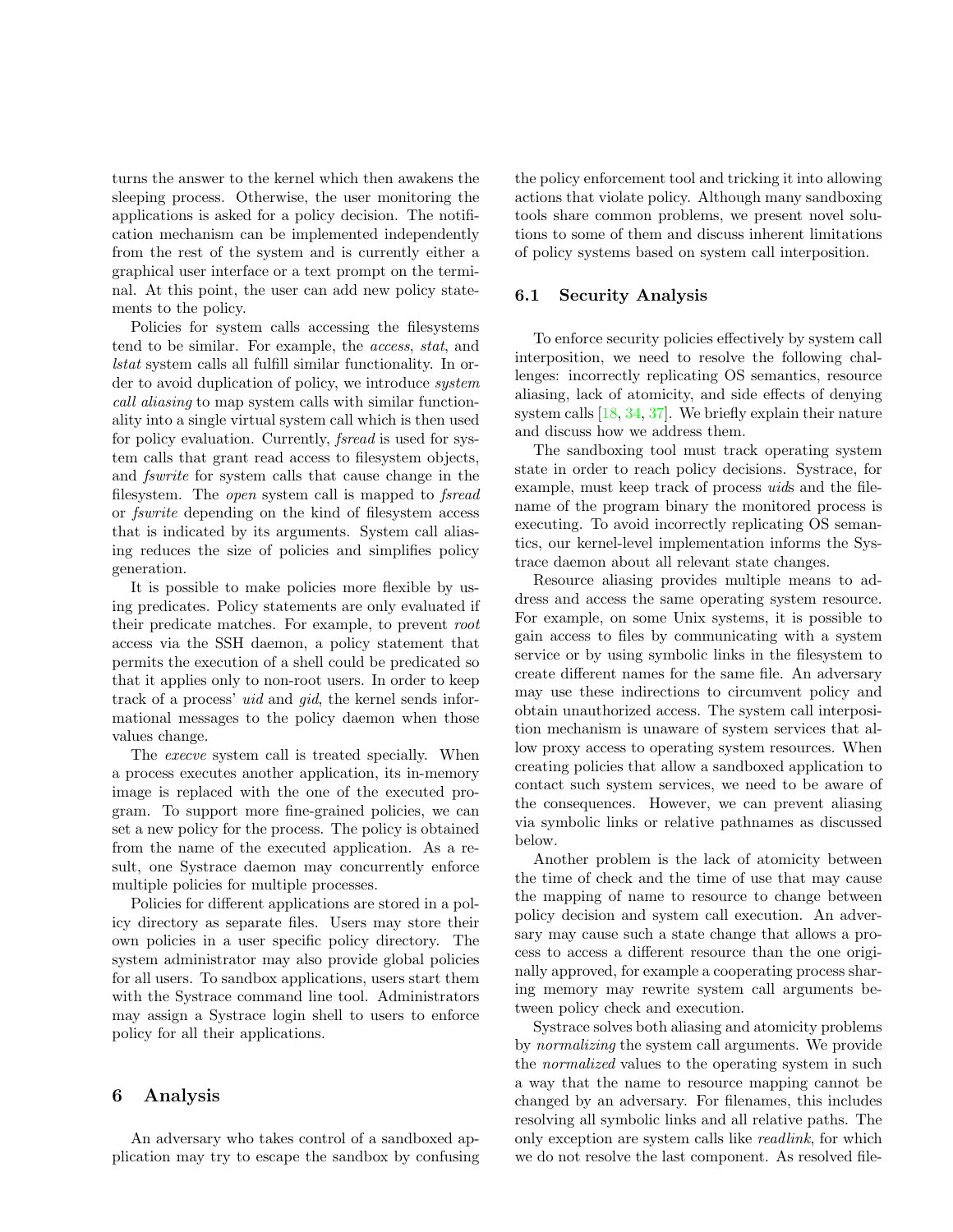<span id="page-8-1"></span>names do not contain any symbolic links that should be followed, the kernel denies the monitored process to follow any symbolic links. Instead of placing the rewritten arguments on the stack as done in MAPbox [\[1\]](#page-12-6), we provide a read-only look-aside buffer in the kernel. Otherwise, multi-threaded applications can change system call arguments after the policy check.

As a result, evasion attacks [\[35,](#page-13-21) [36\]](#page-13-6) are no longer possible. System calls are allowed only if their arguments match a statement in the policy and are denied otherwise.

However, we need to take side effects of denying system calls into consideration. If we assume correct security policy, system calls are denied only if an application attempts to do something that it should not. As the behavior of many applications depends on the error code returned to them, we can specify the error code as part of the Systrace policy. Every system call has its own set of valid return codes which does not always include EINTR or EPERM. To avoid confusing applications, we allow policies to set their own error codes instead of mandating a fixed value<sup>[2](#page-8-0)</sup>. For example, we let the kernel return EACCESS for the stat system call if the application should think that it is not permitted to access a certain file. On the other hand, returning ENOENT causes the application to think that the file does not exist.

Furthermore, we address secure process detaching and policy switching, problems that are often overlooked. When an application executes a new program, the operating system replaces the code that the process is running with the executed program. If the new program is trusted, we may wish to stop monitoring the process that runs it. On the other hand, a new program also implies new functionality that could be confined better with a different, more suitable policy. If requested, Systrace reports the return value of a system call to indicate if it was successfully executed or not. In the case of execve, success indicates that the monitored process is running a new program and we allow the policy to specify if we should detach from the process or allow a different policy to take effect. After these changes take effect, the execution of the process is resumed.

Because the security of our system relies on the integrity of the filesystem, we assume that it is secure. If an adversary can control the filesystem, she may modify the policies that determine the permissible operations for monitored applications or replace trusted programs with malicious code.

Audit trails may be generated by adding the log modifier to policy statements. An an example, for an audit trail of all commands a user executes, it is sufficient to Systrace her shell and log all the executions of execve.

The benefit of privilege elevation is the reduction of privilege an application requires for its execution. Applications that formerly required root privilege for their entire lifetime now execute only specific system calls with elevated privilege. Other system calls are executed with the privilege of the user who invoked the application. The semantics of setuid prevent a user from debugging privileged applications via ptrace. We apply the same semantics when policy elevates an application's privilege.

# 6.2 Policy generation

Policy generation is an often neglected problem. In order for a sandbox to function correctly, it requires a policy that restricts an application to a minimal set of operations without breaking its functionality. To facilitate policy generation, our policy language allows policies to be improved iteratively by appending new policy statements.

We can generate policies automatically by executing applications and recording their normal behavior. Each time we encounter a system call that is not part of the existing policy, we append a new policy statement that matches the current translated system call.

The resulting policy covers the executed code path of the application. For applications that randomize arguments, we post process the policy to make it independent of arguments with random components.

For example, when mkstemp("/tmp/confXXXXXX") creates the file /tmp/confJ31A69, automatic policy generation appends a corresponding policy statement: fswrite: filename eq "/tmp/confJ31A69" then permit

Post processing changes the policy statement so that it is independent of the randomness and thus applies to subsequent executions of the application:

fswrite: filename match "/tmp/conf\*" then permit

Automatic policy generation and the process of profiling normal application behavior by Hofmeyr  $et al. [21]$  $et al. [21]$ face similar problems. We need to make sure that no abnormal behavior occurs during policy training and try to exhaust all possible code paths. However, interactive and automatic policy generation go hand in hand. We do not require a complete policy to sandbox an application because we may request a policy decision from the user if an operation is not covered by the

<span id="page-8-0"></span> $^2$  This does not prevent faulty applications that are written without proper error handling from misbehaving. In that case, Systrace may help to identify incorrect exception handling.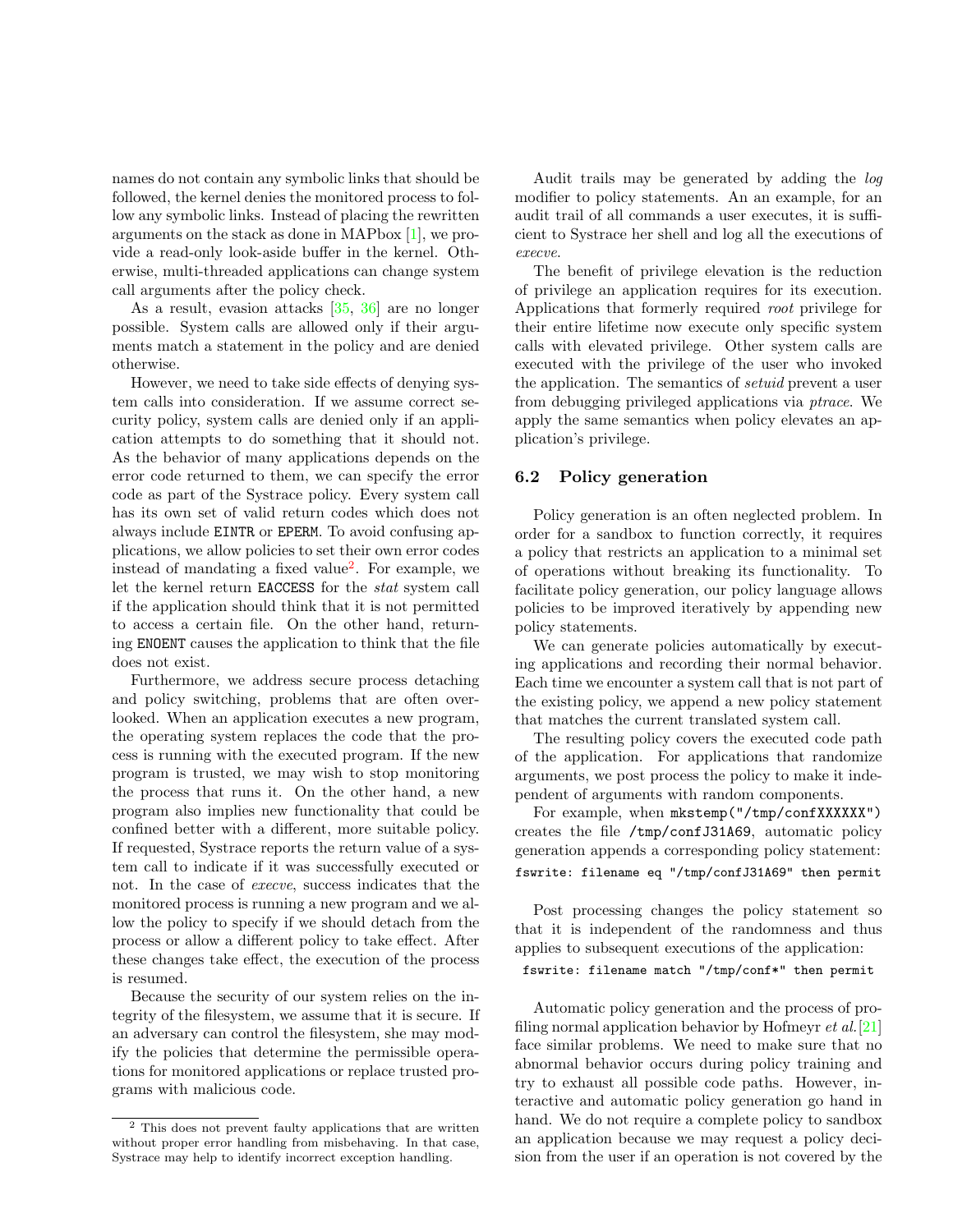<span id="page-9-3"></span>

<span id="page-9-0"></span>Figure 4: Analysis of the number of system calls that applications are allowed to execute. Most applications use only sixty to ninety different system calls. As average Unix systems support several hundred system calls, we disallow the execution of all other system calls to prevent an adversary from using them to cause damage. Note that the abscissa origin is not zero.

existing policy.

The feasibility of our approach is demonstrated by monkey.org, a Unix shell provider in Ann Arbor, who uses Systrace to sandbox over two hundred users. They generated separate policies for approximately 250 applications.

An analysis of the policies shows that applications are allowed to call seventy one different system calls on average; see Figure [4.](#page-9-0) Usually Unix systems support several hundred system calls. When an adversary gains control over an application, she may attempt to obtain higher privileges by using all possible system calls<sup>[3](#page-9-1)</sup>. By limiting the adversary to only those system calls required by the application, we reduce her potential to cause damage.

We notice two peaks, one at sixty four system calls and the other one at eighty seven. The first peak is caused by policies for standard Unix utilities like chmod, cat, rmdir or diff all of which have similar policies. The second peak is caused by identical policies for the different utilities in the MH message system, which require more system calls for establishing network connections and creating files in the filesystem.

Most of the policy statements specify access to the filesystem: 24% of them control read access, 6% write access and 5% the execution of other programs.



<span id="page-9-2"></span>Figure 5: The cross correlation of the number of policy violations and the number of program executions allows us to identify users that exhibit unusual behavior. The user with the most policy violations is the web server attempting to execute user created CGI scripts.

# 6.3 Intrusion Detection and Prevention

The capability for intrusion detection and prevention follows automatically from our design. System calls that violate the policy are denied and recorded by the operating system. This prevents an adversary from causing damage and creates an alert that contains the restricted operation.

A correct policy restricts an application to only those operations required for its intended functionality. While this prevents an adversary from harming the operating system arbitrarily, she may still abuse an application's innate functionality to cause damage. We employ audit trails to log potentially malicious activity not prevented by policy.

At monkey.org, Systrace generated approximately 350,000 log entries for 142 users over a time period of two months. The system is configured to log all denied system calls as well as calls to execve and connect. By correlating the number of programs executed with the number of policy violations for all users, we identify those users that exhibit unusual behavior. In Figure [5,](#page-9-2) we notice a few users that generate an unproportionally high number of policy violations compared to the number of programs they execute. In this case, the user with the most policy violations is the web server attempting to execute user created CGI scripts. The user that executes the most applications without frequent policy violations uses MH to read her email.

<span id="page-9-1"></span><sup>3</sup>Recently discovered vulnerabilities in Unix operating systems allow an adversary to execute code in kernel context due to incorrect argument checking on system calls [\[9,](#page-12-10) [29\]](#page-13-26).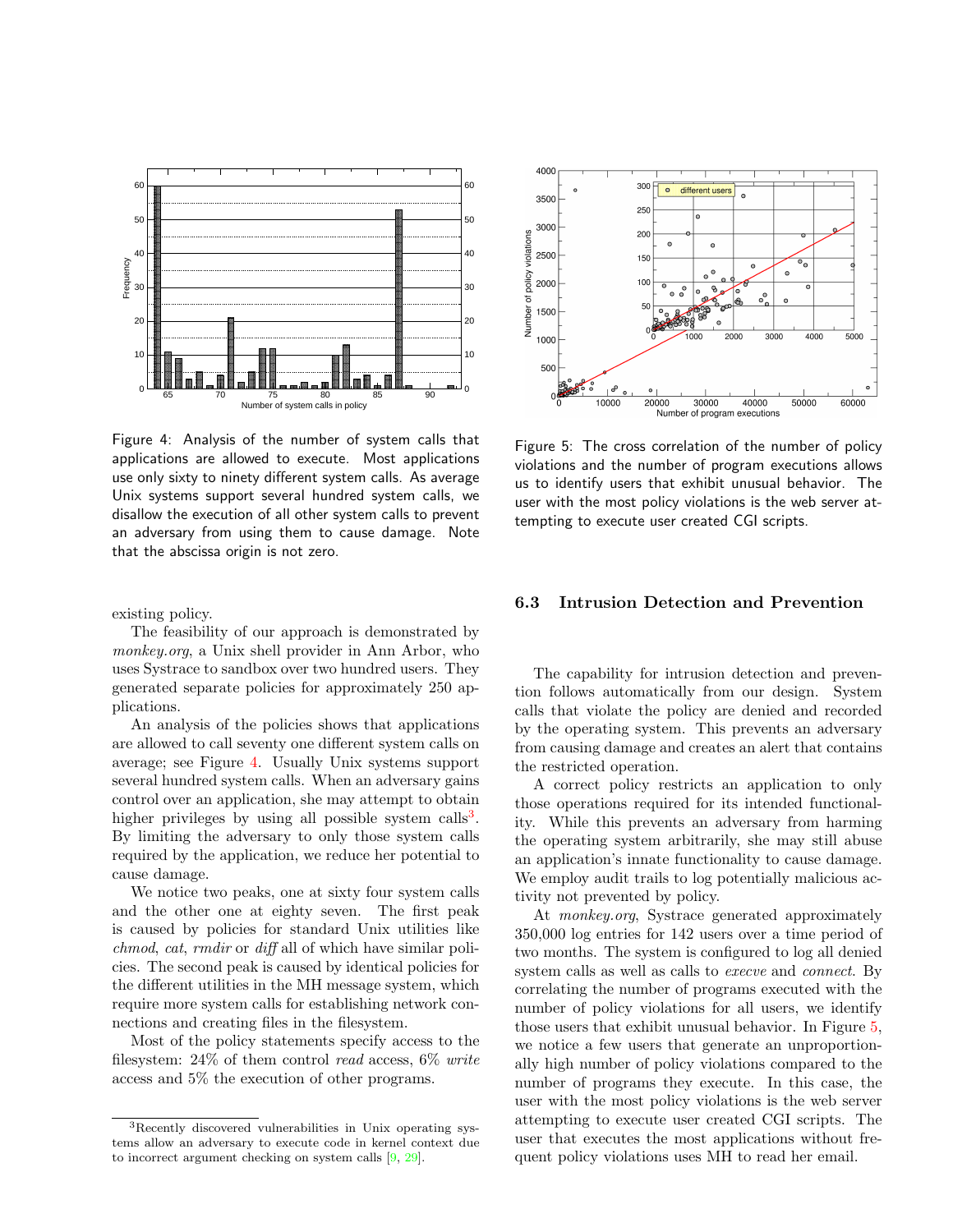<span id="page-10-3"></span>

| Mode       | Real time       | User time       | System time     |
|------------|-----------------|-----------------|-----------------|
|            | in $\mu$ sec    | in $\mu$ sec    | in $\mu$ sec    |
| Normal     | $0.35 \pm 0.00$ | $0.14 \pm 0.03$ | $0.22 \pm 0.03$ |
| In-kernel  | $0.46 \pm 0.01$ | $0.17 + 0.04$   | $0.28 \pm 0.04$ |
| User space | $37.71 + 0.18$  | $0.30 \pm 0.07$ | $5.60 \pm 0.61$ |

<span id="page-10-1"></span>Figure 6: A microbenchmark to compare the overhead of a single *geteuid* system call for an unmonitored process and for process confinement with different policies. Making a policy decision in the kernel is considerably faster than requesting a policy decision from the user space policy daemon.

## 6.4 Limitations

Although powerful, policy enforcement at the system call level has inherent limitations. Monitoring the sequence of system calls does not give complete information about an application's internal state. For example, system services may change the privilege of a process on successful authentication but deny extra privilege if authentication fails. A sandboxing tool at the system call level cannot account for such state changes. However, it is still possible to enforce global restrictions that state, for example, that root should never be allowed to login. This is possible because those restrictions do not depend on an application's internal state.

To increase the security of authentication services like SSH, it is possible to use a combination of privilege separation [\[30\]](#page-13-0) and system call policy enforcement. With privilege separation, the majority of an application is executed in an unprivileged process context. Vulnerability in the unprivileged code path should not lead to privilege escalation. However, in a Unix system an unprivileged process can still execute system calls that allow local network access. Using Systrace to sandbox the application, we can prevent the unprivileged process from executing any system calls that are not necessary for its functionality.

# <span id="page-10-0"></span>7 Performance

To determine the performance impact of Systrace, we measured its overhead on the execution time of single system calls and on several applications. All measurements were repeated at least five times on a 1.14 GHz Pentium III running OpenBSD. The results are displayed as averages with corresponding standard deviation.

We conduct the microbenchmarks of a single system

| Mode      | Real time          | User time       | System time      |
|-----------|--------------------|-----------------|------------------|
|           | in $\mu$ sec       | in $\mu$ sec    | in $\mu$ sec     |
| Normal    | $5.52 \pm 0.01$    | $0.34 \pm 0.20$ | $5.08 \pm 0.16$  |
| In-kernel | $5.88 \pm 0.03$    | $0.31 \pm 0.22$ | $5.55 \pm 0.22$  |
| $1$ -deep | $139.20 \pm 0.09$  | $0.56 \pm 0.12$ | $15.80 \pm 1.01$ |
| $2$ -deep | $167.72 \pm 0.41$  | $0.64 \pm 0.18$ | $15.84 \pm 1.10$ |
| $3$ -deep | $198.34 \pm 0.67$  | $0.40 \pm 0.17$ | $18.28 \pm 0.38$ |
| $4$ -deep | $231.121 \pm 0.27$ | $0.43 \pm 0.13$ | $19.40 \pm 1.39$ |

<span id="page-10-2"></span>Figure 7: A microbenchmark to compare the overhead of the open system call. Due to filename normalization, the time to make a policy decision in user space depends on the number of components in the filename. Every component adds about 30  $\mu$ sec.

call by repeating the system call several hundred thousand times and measuring the real, system, and user time. The execution time of the system call is the time average for a single iteration.

As a baseline, we measure the time for a single qeteuid system call without monitoring the application. We compare the result with execution times obtained by running the application under Systrace with two different policies. The first policy permits the *geteuid* via the in-kernel policy table. For the second policy, the kernel consults the user space policy daemon for a decision. We see that the in-kernel policy evaluation increases the execution time by  $31\% \pm 3\%$  and that slightly more time is spent in the kernel. When the kernel has to ask the user space daemon for a policy decision, executing a single system call takes much longer, mostly due to two context switches required for every policy decision. The results are shown in Figure [6.](#page-10-1)

The *open* system call requires more work in the kernel than getuid. A microbenchmark shows that the in-kernel evaluation of the policy increases the execution time by  $7\% \pm 0.6\%$ . The execution time for a user space policy decision depends on the depth of the file in the directory tree. When the path to the filename has only one component, the increase in execution time is over 25-fold. Each directory component in the path adds approximately thirty microseconds to the execution time due to filename normalization, as shown in Figure [7.](#page-10-2)

The last microbenchmark measures the overhead of using the read system call to read a 1 kbyte buffer from /dev/arandom, which outputs random data created by a fast stream cipher. There is no noticeable difference in execution time and system time increases by less than 1% for in-kernel policy evaluation. We omit measurement of user space because *read* requires no user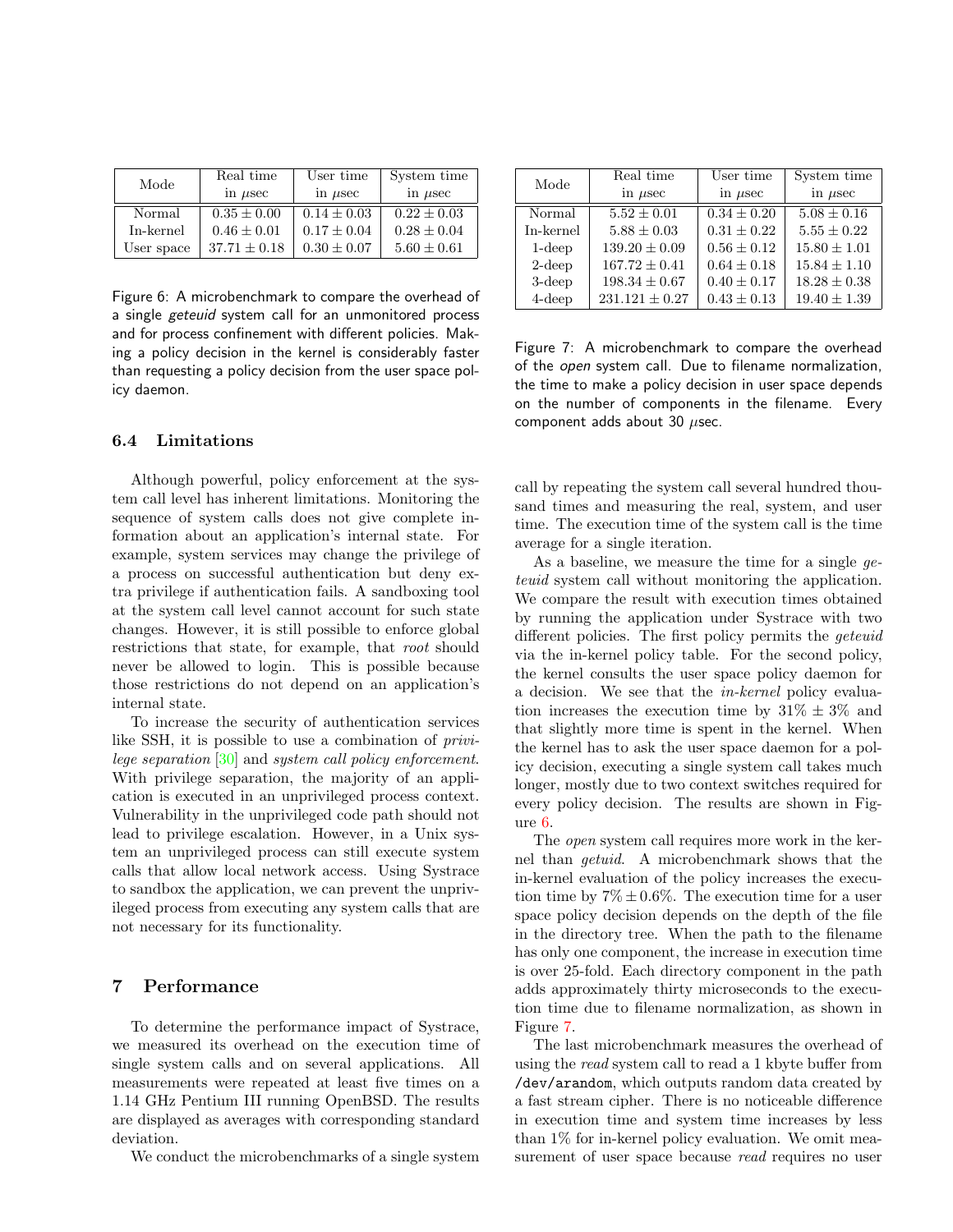| Mode      | Real time<br>in $\mu$ sec | User time<br>in $\mu$ sec | System time<br>in $\mu$ sec |
|-----------|---------------------------|---------------------------|-----------------------------|
| Normal    | $37.61 \pm 0.03$          | $0.11 \pm 0.11$           | $37.34 \pm 0.10$            |
| In-kernel | $37.61 \pm 0.03$          | $0.14 \pm 0.16$           | $37.45 + 0.21$              |

<span id="page-11-0"></span>Figure 8: A microbenchmark to compare the overhead of the read system call when reading a 1 kbyte buffer from /dev/arandom. In this case, there is no measurable performance penality for the in-kernel policy decision.

| File size | Normal          | Systrace        | Increase      |
|-----------|-----------------|-----------------|---------------|
| in MByte  |                 |                 | in percent    |
| 0.5       | $0.88 \pm 0.04$ | $0.92 + 0.07$   | $4.5 \pm 9.3$ |
| 1.4       | $2.51 \pm 0.01$ | $2.52 \pm 0.01$ | $0.4 \pm 0.6$ |
| 2.3       | $4.15 \pm 0.01$ | $4.17 \pm 0.01$ | $0.5 \pm 0.3$ |
| 3.2       | $5.62 \pm 0.01$ | $5.64 \pm 0.01$ | $0.4 + 0.3$   |
| 4.0       | $7.18 \pm 0.03$ | $7.18 \pm 0.03$ | $0.0 \pm 0.6$ |
| 4.9       | $8.55 \pm 0.01$ | $8.57 \pm 0.02$ | $0.2 \pm 0.3$ |

<span id="page-11-1"></span>Figure 9: A macrobenchmark comparing the runtime of an unmonitored gzip process to gzip running under Systrace. Because this benchmark is computationally intensive, policy enforcement does not add a significant overhead.

space policy decision. The results are shown in Figure [8.](#page-11-0)

Enforcing system call policies adds overhead to an application's execution time, but the overall increase is small, on average.

Figure [9](#page-11-1) compares the runtime of gzip for different file sizes from 500 kByte to 5 MByte. Gzip executes thirty system calls per second on average, most of them read and write. In this case, the execution time is not significantly effected by Systrace, because the application spends most of its time computing, and executes relatively few system calls.

To assess the performance penality for applications that frequently access the filesystem, we created a benchmark similar to the Andrew benchmark [\[22\]](#page-13-27). It consists of copying a tar archive of the Systrace sources, untarring it, running configure, compiling the sources and then deleting all files in the source code subdirectory.

<span id="page-11-4"></span>During the benchmark, forty four application programs are executed. We use Systrace to generate policies automatically, then improve the policies that result with a simple script. The benchmark executes approximately 137, 000 system calls. A decomposition of the most frequent system calls is shown in Figure [10.](#page-11-2) The system call with the highest frequency is break which is Note  $\frac{1}{100}$  to  $\frac{1}{100}$  the  $\frac{1}{100}$  that there is a memory. System calls that access the break close for  $\frac{1}{100}$  the  $\frac{1}{100}$  the  $\frac{1}{100}$  that access the break close for  $\frac{1}{100}$  the signost  $\frac{$ 



<span id="page-11-2"></span>Figure 10: Histogram of system call frequency for compilation benchmark. The performance impact of application confinement depends mostly on the number of system calls that require a policy decision by the user space daemon. The histogram shows that the most frequent system calls can be handled by the in-kernel policy.

| Benchmark   | Normal           | Systrace       | Increase    |
|-------------|------------------|----------------|-------------|
|             | in sec           | in sec         | in percent  |
| Compile     | $10.44 \pm 0.09$ | $13.71 + 0.09$ | $31 + 1.4$  |
| Crawler     | $0.84 + 0.03$    | $0.88 + 0.03$  | $4.8 + 5.2$ |
| $Gzip-4.9M$ | $8.55 + 0.01$    | $8.57 + 0.02$  | $0.2 + 0.3$ |

<span id="page-11-3"></span>Figure 11: Overview of different macrobenchmarks comparing the execution time of an unmonitored run with the execution time running under Systrace. The compilation benchmark incurs the highest performance penality. On the other hand, it is very complex, consisting of more than forty applications and still shows acceptable performance. Running the other benchmarks with Systrace incurs only small performance penalties.

filesystem are also prominent.

A direct comparison between the execution times is shown in Figure [11.](#page-11-3) Under Systrace, we notice an increase in running time by  $31\% \pm 1.4\%$ . The number of executed system calls increases to approximately 726, 000 because filename normalization requires the getcwd function, which causes frequent calls to lstat and fstat. Running the same benchmark under NetBSD 1.6I shows a significantly smaller increase in system calls because it implements a getcwd system call.

A second macrobenchmark measures the runtime of a web crawler that downloads files from a local web server. The crawler retrieves approximately one hundred forty files with an average throughput of two megabytes per second. For this macrobenchmark,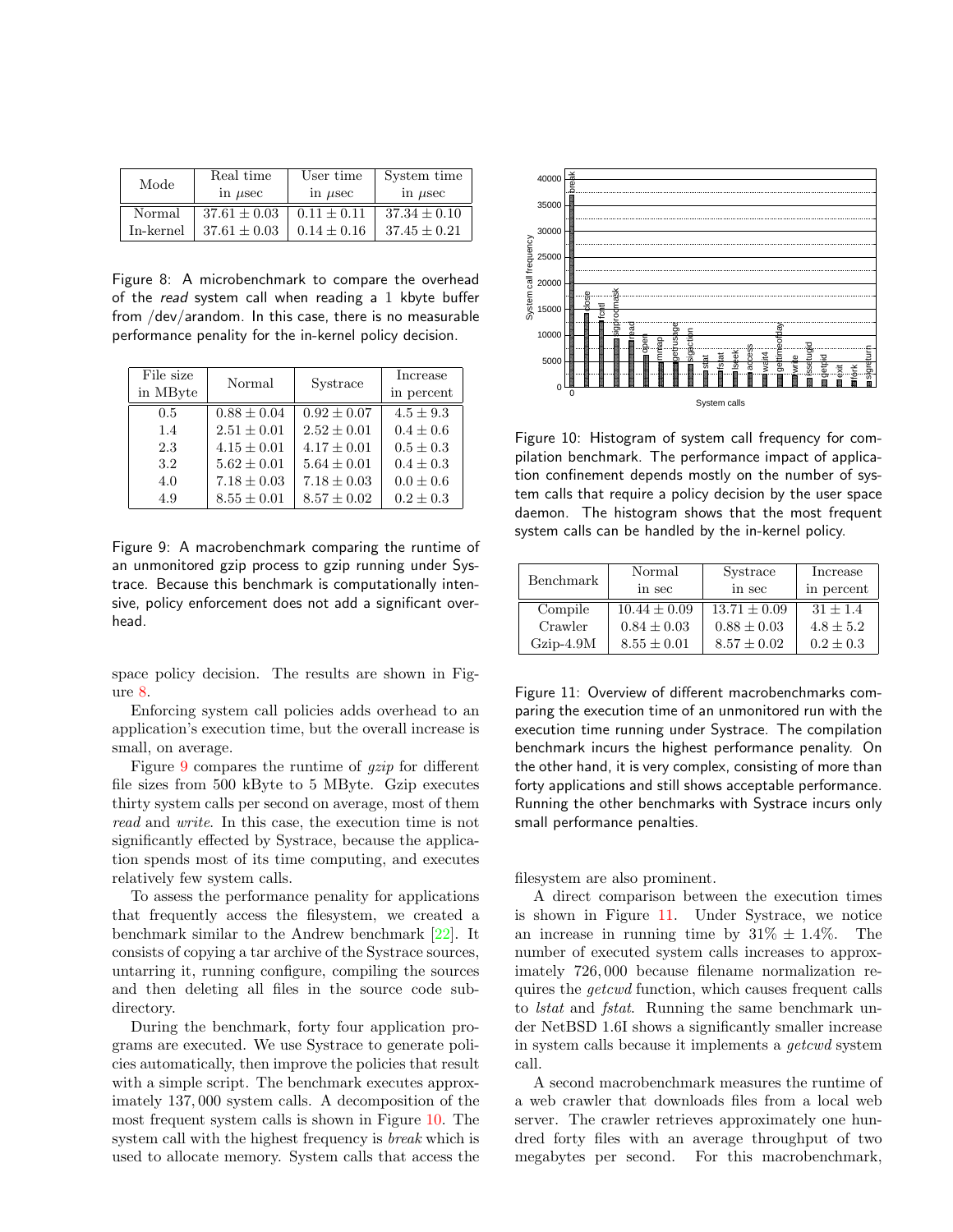the running time under Systrace increases only by  $4.8\% \pm 5.2\%;$  see Figure [11.](#page-11-3)

The additional cost of Systrace, although noticeable is not prohibitive, especially for interactive applications like web browsers, in which there is no observable performance decrease for the end user.

# <span id="page-12-3"></span>8 Future Work

This work opens up many avenues for future research. Systrace may be used for quality assurance by injecting random faults into a running application. This allows us to introduce error conditions that are not normally triggered and to observe if the application recovers correctly from them. For example, we may simulate resource starvation such as a full filesystem or out-of-memory conditions. Using argument replacement, it is possible to change the way an application interacts with the operating system. By changing filename arguments, it is possible to present a virtual filesystem layout to the application. We may also rewrite the addresses an application attempts to access on the network. This allows us to redirect network traffic to different hosts or to application-level firewalls.

## <span id="page-12-4"></span>9 Conclusion

This paper presented a new approach for application confinement that supports automatic and interactive policy generation, auditing, intrusion detection and privilege elevation and applies to both system services and user applications. We argued that system call interception is a flexible and appropriate mechanism for intrusion prevention. Our hybrid implementation enables fail-safe operation while maintaining low performance overhead and good portability. This paper addressed important issues not addressed by previous research. The translation of system call arguments into human-readable strings allows us to design a simple policy language. It also enables our system to generate fine grained policies both automatically and interactively. The resulting policies restrict applications without breaking their functionality.

Privilege elevation in conjunction with application confinement allows us to reduce significantly the privileges required by system services. Using privilege elevation, we assign fine-grained privileges to applications without requiring the *root* user. Instead of retaining root privileges throughout an application's lifetime, an application may run without special privileges and receive elevated privileges as determined by policy.

Our security analysis discussed how we overcome problems common to system call interception tools and how our design allows for further functionality such as intrusion detection and prevention.

We analyzed the performance of Systrace and showed that additional performance overhead is acceptable and often not observable by the user of a sandboxed application.

# 10 Acknowledgments

I would like to thank Peter Honeyman, Terrence Kelly, Chuck Lever, Ken MacInnis, Joe McClain, Perry Metzger and Jose Nazario for careful reviews. I also thank Marius Eriksen, Angelos Keromytis, Patrick Mc-Daniel, Perry Metzger, Dug Song and Markus Watts for helpful discussions on this topic.

# References

- <span id="page-12-6"></span>[1] Anurag Acharya and Mandar Raje. MAPbox: Using Parameterized Behavior Classes to Confine Applications. In Proceedings of the 9th USENIX Security Symposium, August 2000. [2,](#page-1-1) [4,](#page-3-1) [9](#page-8-1)
- <span id="page-12-5"></span>[2] Albert Alexandrov, Paul Kmiec, and Klaus Schauser. Consh: Confined Execution Environment for Internet Computations, 1998. [2](#page-1-1)
- <span id="page-12-7"></span>[3] Lee Badger, Daniel F. Sterne, David L. Sherman, Kenneth M. Walker, and Sheila A. Haghighat. A Domain and Type Enforcement UNIX Prototype. In Proceedings of the 5th USENIX Security Symposium, pages 127–140, June 1995. [2](#page-1-1)
- <span id="page-12-0"></span>[4] Steven M. Bellovin. Computer Security - An End State? Communications of the ACM, 44(3), March 2001. [1](#page-0-0)
- <span id="page-12-1"></span>[5] Matt Bishop. How to write a setuid program. ; login;, 12(1):5–11, 1987. [1,](#page-0-0) [3](#page-2-2)
- <span id="page-12-8"></span>[6] Matt Blaze, Joan Feigenbaum, John Ioannidis, and Angelos Keromytis. The KeyNote trust-management system version 2. RFC 2704, September 1999. [4](#page-3-1)
- <span id="page-12-9"></span>[7] Matt Blaze, Joan Feigenbaum, and Jack Lacy. Decentralized Trust Management. In Proceedings of the 1996 IEEE Symposium on Security and Privacy, pages 164–173, May 1996. [4](#page-3-1)
- <span id="page-12-2"></span>[8] CERT. OpenBSD contains buffer overflow in "select" call. Vulnerability Note VU#259787, August 2002. <http://www.kb.cert.org/vuls/id/259787>. [1](#page-0-0)
- <span id="page-12-10"></span>[9] Silvio Cesare. FreeBSD Security Advisory FreeBSD-SA-02:38.signed-error. [http://archives.neohapsis.](http://archives.neohapsis.com/archives/freebsd/2002-08/0094.html) [com/archives/freebsd/2002-08/0094.html](http://archives.neohapsis.com/archives/freebsd/2002-08/0094.html), August 2002. [10](#page-9-3)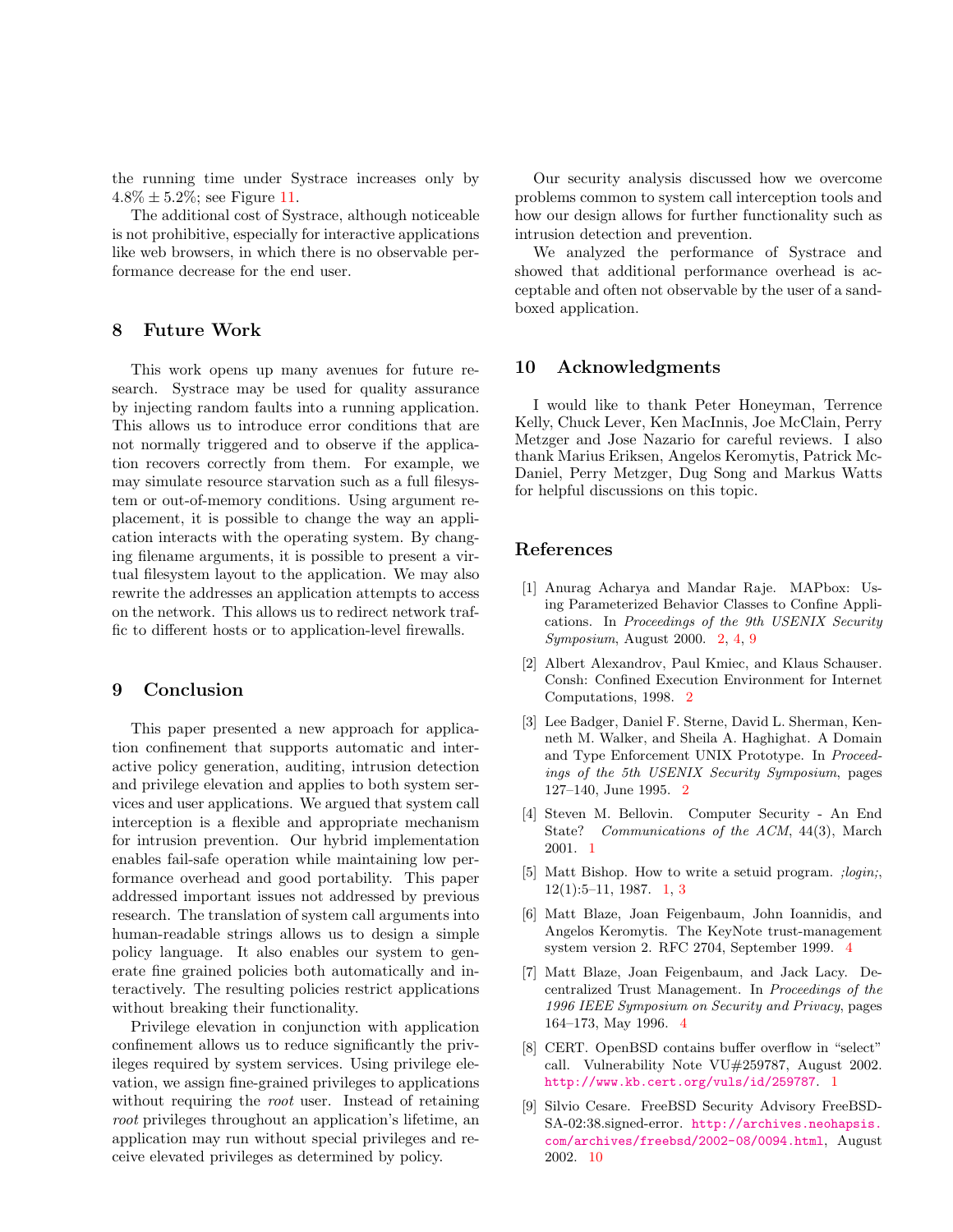- <span id="page-13-14"></span>[10] Suresh N. Chari and Pau-Chen Cheng. BlueBox: A Policy-driven, Host-Based Intrusion Detection System. In Proceedings of the ISOC Symposium on Network and Distributed System Security, Feburary 2002. [2](#page-1-1)
- <span id="page-13-2"></span>[11] Hao Chen, David Wagner, and Drew Dean. Setuid Demystified. In Proceedings of the 11th Usenix Security Symposium, August 2002. [1](#page-0-0)
- <span id="page-13-1"></span>[12] William R. Cheswick and Steven M. Bellovin. Firewalls and Internet Security Repelling the Willy Hacker. Addison-Wesley Publishing Company, 1994. [1](#page-0-0)
- <span id="page-13-16"></span>[13] M. Coleman. Subterfogue: A Framework for Oberserving and Playing with Reality of Software. [http:](http://subterfugue.org/) [//subterfugue.org/](http://subterfugue.org/). [2](#page-1-1)
- <span id="page-13-15"></span>[14] Pawl J. Dawidek. Cerb: System Firewall Mechanism. <http://cerber.sourceforge.net/>. [2](#page-1-1)
- <span id="page-13-7"></span>[15] G. Fernandez and L. Allen. Extending the UNIX Protection Model with Access Control Lists. In Proceedings of the Summer 1988 USENIX Conference, pages 119–132, 1988. [1,](#page-0-0) [2](#page-1-1)
- <span id="page-13-20"></span>[16] Stephanie Forrest, Steven A. Hofmeyr, Anil Somayaji, and Thomas A. Longstaff. A Sense of Self for Unix Processes. In Proceedings of the 1996 IEEE Symposium on Research in Security and Privacy, pages 120–128, 1996. [2,](#page-1-1) [5](#page-4-2)
- <span id="page-13-25"></span>[17] Przemyslaw Frasunek. ntpd ≤ 4.0.99k remote buffer overflow. Bugtraq, April 2001. CVE-2001-0414. [6](#page-5-1)
- <span id="page-13-13"></span>[18] Tal Garfinkel. Traps and Pitfalls: Practical Problems in System Call Interposition Based Security Tools. In Proceedings of the ISOC Symposium on Network and Distributed System Security, 2003. [2,](#page-1-1) [8](#page-7-1)
- <span id="page-13-23"></span>[19] Douglas P. Ghormley, Steven H. Rodrigues, David Petrou, and Thomas E. Anderson. SLIC: An Extensibility System for Commodity Operating Systems. In Proceedings of the USENIX 1998 Annual Technical Conference, pages 39–52, June 1998. [3](#page-2-2)
- <span id="page-13-9"></span>[20] Ian Goldberg, David Wagner, Randi Thomas, and Eric A. Brewer. A Secure Environment for Untrusted Helper Applications. In Proceedings of the 6th Usenix Security Symposium, July 1996. [1,](#page-0-0) [2,](#page-1-1) [4](#page-3-1)
- <span id="page-13-4"></span>[21] Steven A. Hofmeyr, Stephanie Forrest, and Anil Somayaji. Intrusion Detection Using Sequences of System Calls. Journal of Computer Security, 6(3):151-180, 1998. [1,](#page-0-0) [2,](#page-1-1) [5,](#page-4-2) [9](#page-8-1)
- <span id="page-13-27"></span>[22] J. Howard, M. Kazar, S. Menees, D. Nichols, M. Satyanarayanan, R. Sidebotham, and M. West. Scale and Performance in a Distributed File System. ACM Transactions on Computer Systems, 6(1):51–81, February 1988. [12](#page-11-4)
- <span id="page-13-19"></span>[23] Sotiris Ioannidis, Steven M. Bellovin, and Jonathan M. Smith. Sub-Operating Systems: A New Approach to Application Security. In Proceedings of the SIGOPS European Workshop, September 2002. [2](#page-1-1)
- <span id="page-13-10"></span>[24] K. Jain and R. Sekar. User-Level Infrastructure for System Call Interposition: A Platform for Intrustion

Detection and Confinement. In Proceedings of the ISOC Symposium on Network and Distributed System Security, February 2000. [1,](#page-0-0) [2,](#page-1-1) [4](#page-3-1)

- <span id="page-13-22"></span>[25] Calvin Ko, George Fink, and Karl Levitt. Automated detection of vulnerabilities in privileged programs by execution monitoring. In Proceedings of the 10th Annual Computer Security Applications Conference, pages 134–144, December 1994. [3](#page-2-2)
- <span id="page-13-11"></span>[26] Henry M. Levy. Capability-Based Computer Systems. Digital Press, 1984. [http://www.cs.washington.edu/](http://www.cs.washington.edu/homes/levy/capabook/) [homes/levy/capabook/](http://www.cs.washington.edu/homes/levy/capabook/). [2](#page-1-1)
- <span id="page-13-3"></span>[27] Vern Paxson. Bro: A System for Detecting Network Intruders in Real-Time. In Proceedings of the 7th USENIX Security Symposium, January 1998. [1](#page-0-0)
- <span id="page-13-17"></span>[28] David S. Peterson, Matt Bishop, and Raju Pandey. A Flexible Containment Mechanism for Executing Untrusted Code. In Proceedings of the 11th USENIX Security Symposium, pages 207–225, August 2002. [2](#page-1-1)
- <span id="page-13-26"></span>[29] Niels Provos. OpenBSD Security Advisory: Select Boundary Condition. [http://monkey.org/openbsd/](http://monkey.org/openbsd/archive/misc/0208/msg00482.html) [archive/misc/0208/msg00482.html](http://monkey.org/openbsd/archive/misc/0208/msg00482.html), August 2002. [10](#page-9-3)
- <span id="page-13-0"></span>[30] Niels Provos. Preventing Privilege Escalation. Technical Report CITI 02-2, University of Michigan, August 2002. [1,](#page-0-0) [11](#page-10-3)
- <span id="page-13-5"></span>[31] Thomas Ptacek and Timothy Newsham. Insertion, Evasion, and Denial of Service: Eluding Network Intrusion Detection. Secure Networks Whitepaper, August 1998. [1](#page-0-0)
- <span id="page-13-8"></span>[32] Jerome H. Saltzer. Protection and the Control of Information in Multics. Communications of the ACM, 17(7):388–402, July 1974. [1,](#page-0-0) [2](#page-1-1)
- <span id="page-13-24"></span>[33] Jerome H. Saltzer and Michael D. Schroeder. The Protection of Information in Computer Systems. In Proceedings of the IEEE 69, number 9, pages 1278–1308, September 1975. [6](#page-5-1)
- <span id="page-13-18"></span>[34] Ray Spencer, Stephen Smalley, Peter Loscocco, Mike Hibler, David Andersen, and Jay Lepreau. The Flask Security Architecture: System Support for Diverse Security Policies. In Proceedings of the 8th Usenix Security Symposium, pages 123–139, August 1999. [2,](#page-1-1) [8](#page-7-1)
- <span id="page-13-21"></span>[35] David Wagner and Drew Dean. Intrusion Detection via Static Analysis. In Proceedings of the IEEE Symposium on Security and Privacy, May 2001. [3,](#page-2-2) [9](#page-8-1)
- <span id="page-13-6"></span>[36] David Wagner and Paolo Soto. Mimicry Attacks on Host-Based Intrusion Detection Systems. In Proceedings of the 9th ACM Conference on Computer and Communications Security, November 2002. [1,](#page-0-0) [3,](#page-2-2) [5,](#page-4-2)  $\alpha$
- <span id="page-13-12"></span>[37] David A. Wagner. Janus: an Approach for Confinement of Untrusted Applications. Technical Report CSD-99-1056, 12, 1999. [2,](#page-1-1) [8](#page-7-1)